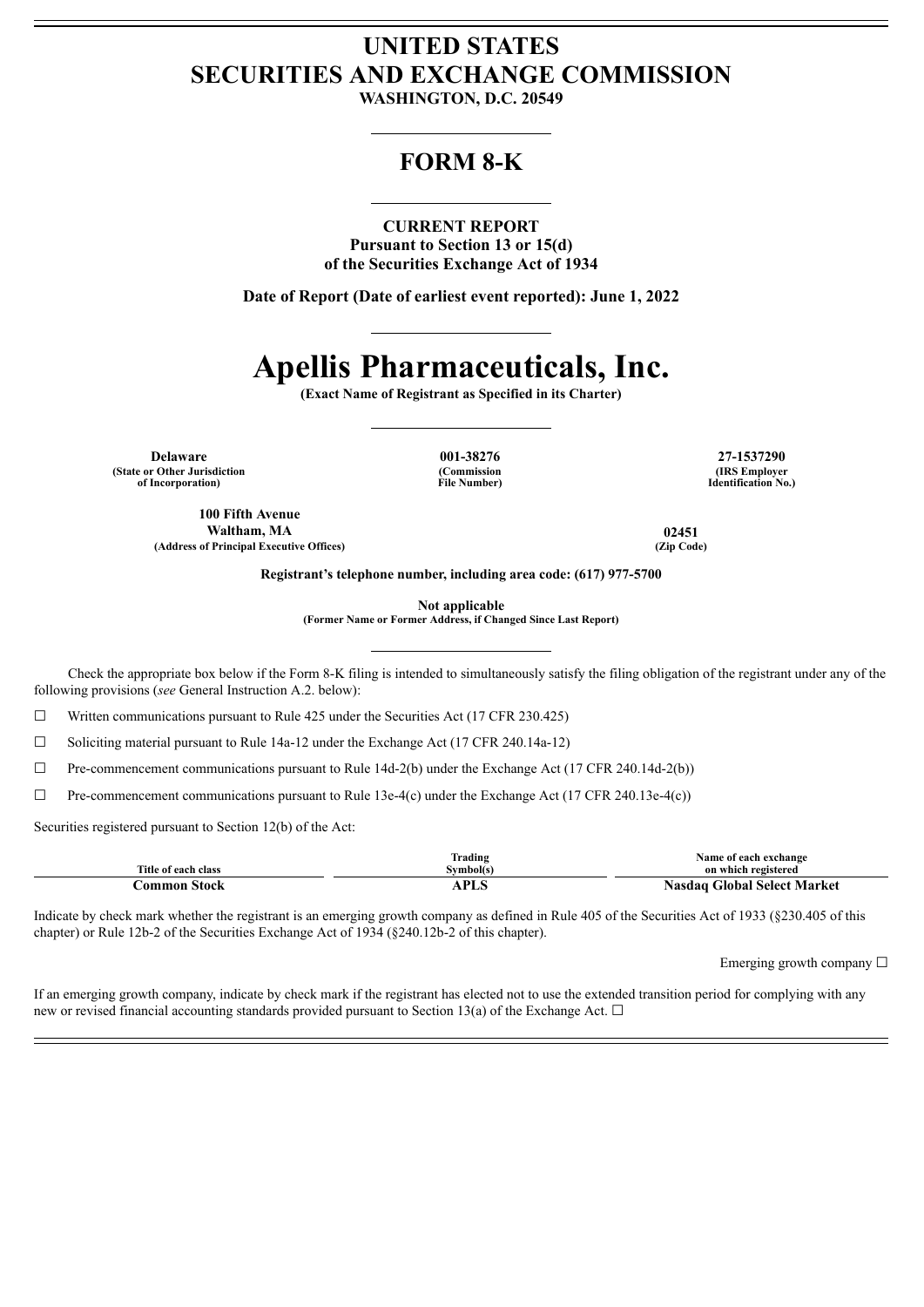#### **Item 5.07. Submission of Matters to a Vote of Security Holders.**

Apellis Pharmaceuticals, Inc. (the "Company") held its Annual Meeting of Stockholders on June 1, 2022. The following is a summary of the matters voted on at that meeting.

(a) The stockholders of the Company elected A. Sinclair Dunlop and Alec Machiels as class II directors, each for a three-year term ending at the annual meeting of stockholders to be held in 2025. The results of the stockholders' vote with respect to the election of the class I directors were as follows:

| Name               | For                   | Withheld   | <b>Broker Non-Votes</b> |
|--------------------|-----------------------|------------|-------------------------|
| A. Sinclair Dunlop | 67.011.560            | 19.188.626 | 8.818.334               |
| Alec Machiels      | 63,755,893 22,444,293 |            | 8.818.334               |

(b) The stockholders of the Company ratified the appointment of Deloitte & Touche LLP as the Company's independent registered public accounting firm for the fiscal year ending December 31, 2022. The results of the stockholders' vote with respect to such ratification were as follows:

| For        | Against    | Abstain          | Broker<br><b>Non-Votes</b> |
|------------|------------|------------------|----------------------------|
| 75,696,485 | 19,169,304 | 52731<br>132,731 |                            |

(c) The stockholders of the Company approved the advisory vote on the compensation of the Company's named executive officers. The results of the stockholders' non-binding advisory vote with respect to the compensation paid to the Company's named executive officers were as follows:

| For        | Against   | Abstain | <b>Broker</b><br><b>Non-Votes</b> |
|------------|-----------|---------|-----------------------------------|
| 84,569,740 | 1,617,364 | 13,081  | 8,818,334                         |